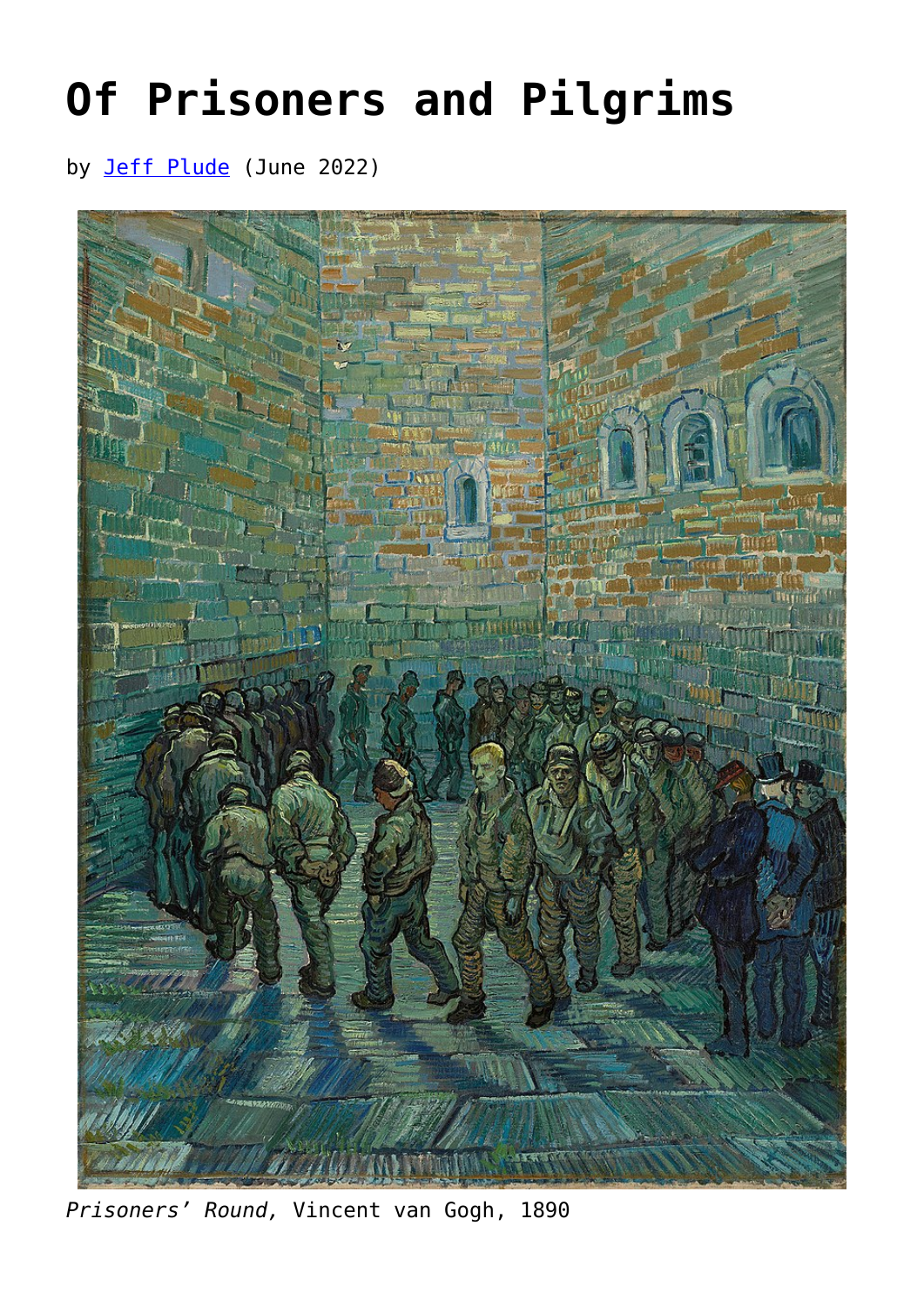One of my nephews is in state prison and he emailed his mother recently in a panic.

Donnie, we'll call him, had been talking with some inmates about Christianity. This was nothing unusual, since he has for a good part of his thirty or so years been attracted to becoming a Christian. I say *attracted* because he talks and talks and talks about it, but then falls back into his old way of life. He was even recently rebaptized.

So he asked the small group what it takes to get to heaven. None of them knew, but afterward another inmate who had been listening nearby came up to Donnie and said the answer to his question was that a person has to believe in Jesus Christ.

But then he added: "I got your back. Just give me a hug and a kiss." Donnie recoiled.

A short time later the guy demanded that Donnie pay up for the protection he'd supposedly provided, without Donnie's knowledge, from an inmate he'd gotten in a fight with that had landed both of them in "the box"—solitary confinement—for sixty days. If Donnie refused to pay up, the Bible-knowing thug said he'd extract the fee in "anal sex." The modifier was no doubt redundant, but from my perspective it was extremely effective rhetorically.

Donnie emailed his mother and pleaded with her to immediately report to the correctional facility what was going on and to tell them "to pull me out of my dorm because I'm in fear of my life and safety." But then he called her and withdrew his request. She advised him to tell a prison guard about it, since they are required by law to report a threatened rape.

The inmate who threatened Donnie is serving a thirty-year or longer sentence. He's black and Donnie is white. Is that relevant? All I know is that if the races were reversed in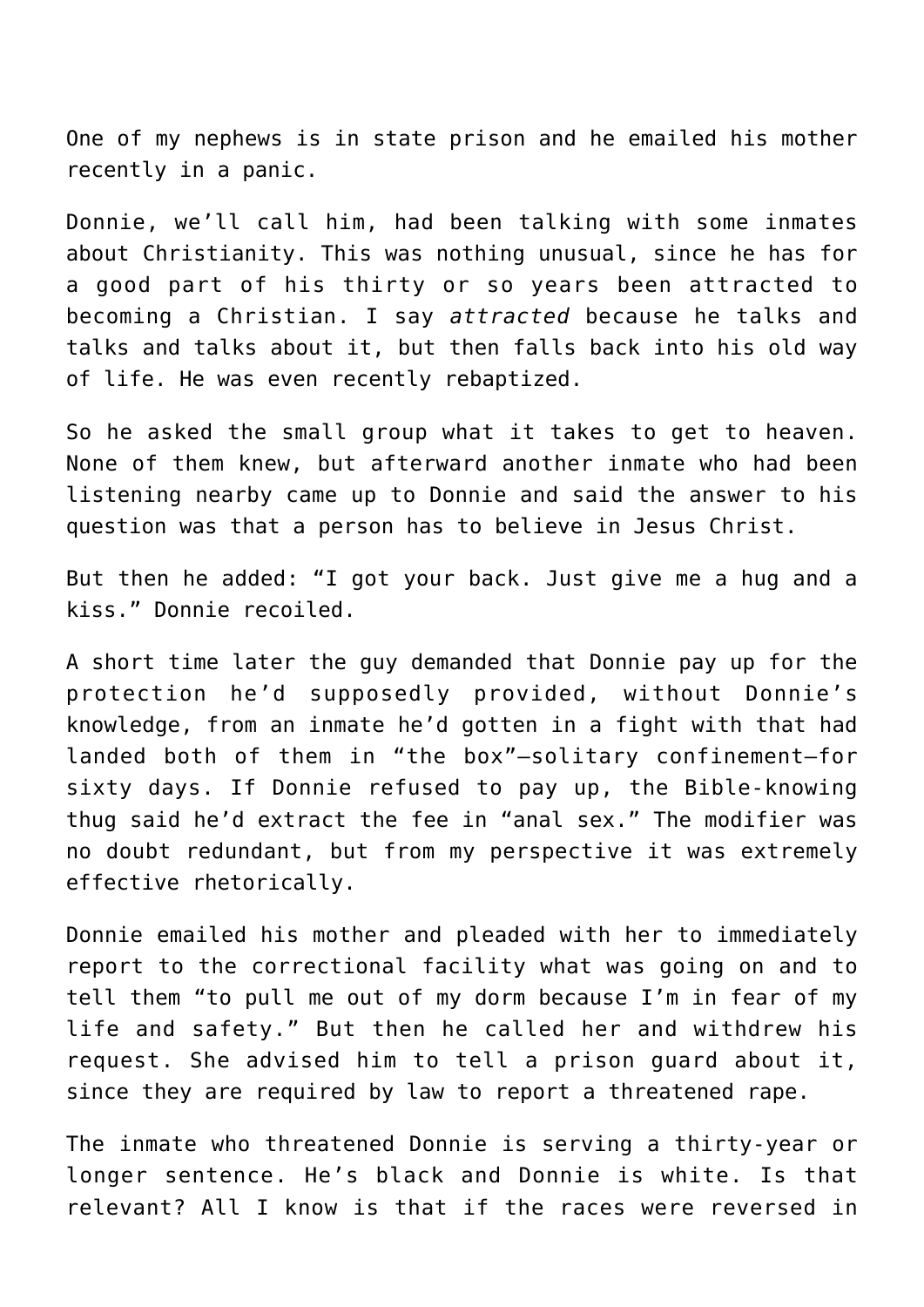this case, the legacy media would likely consider it, based on contemporary coverage, not only relevant but prominent.

Donnie is scheduled to be released in just under two years, though he may get out a few months early for good behavior; so he's at least more than halfway through his four-year sentence. He was convicted of several counts of felony larceny. He made no attempt to conceal himself from a video camera that recorded one of the thefts—"I wanted to be caught," he told his mother. He was homeless. He'd had several jobs in landscaping. One of the owners liked him and gave him several chances and bent over backwards for him, but it didn't matter. When Donnie didn't feel like going to work, he didn't go to work. So in the end the good-hearted business owner had no choice but to fire him.

He's the third and youngest child of his mother, who also has two kids from an earlier marriage. His parents—his father was a truck driver and an alcoholic—were divorced when Donnie was just a few years old. After that his father moved out of state and pretty much forgot about him, except when Donnie's mother took him to court for child support. During this time his mother tried to make up for what a father should've been doing with Donnie, things like coaching t-ball and even Pop Warner. She got married for the last time over two decades ago, when Donnie was in middle school, and she became a Christian along with her new husband. They're still happily married.

Donnie seemed to inherit some of his father's worst traits. His mother tells a story about how Donnie was kicked out of preschool when he was two and a half years old because he was repeatedly knocking kids on the head with a beach pail.

Of course things got worse as Donnie grew older. Eventually he turned against his mother and stepfather, who were doing their best to help him. He reported them for child abuse and Donnie told all kinds of extravagant lies about his mother and stepfather.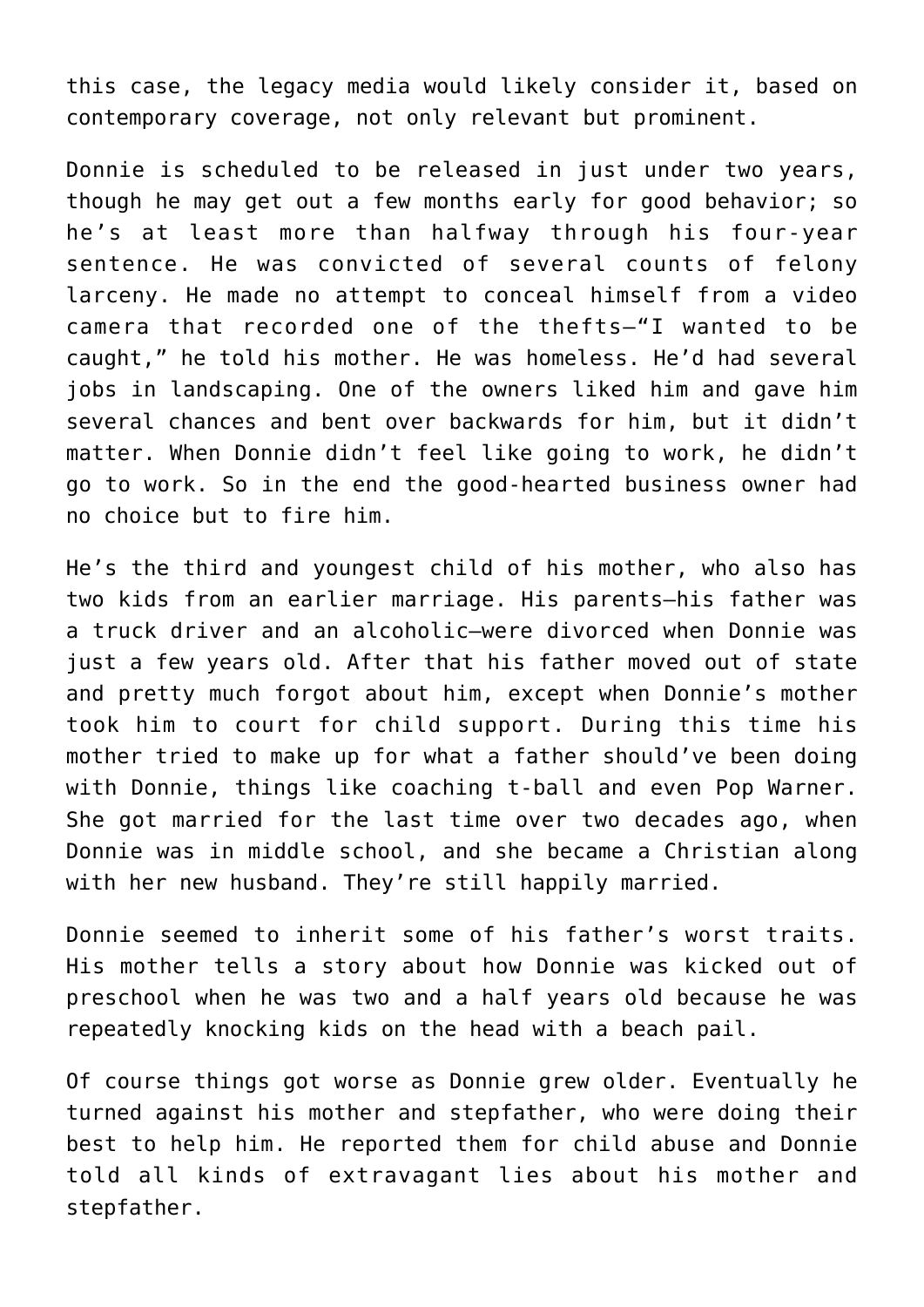When Donnie was fifteen he wound up in a "juvenile youth sanctuary"—a group home for boys—over an hour away from home for an entire school year.

After this Donnie's life seemed to lead him directly to where he is now. He abused various drugs. He was in and out of jail for various offenses, including assault. But this was county jail, and he wasn't in for too long. During one stint he was in for several months and it was perhaps one of the best times of his young life: he went cold turkey and got clean, but only because he was behind bars. During these times, as now, he'd reassure his mother that he was a believer. She took what he said with a whole mine full of salt.

He even was married for a brief time, and had an infant daughter. It seemed like his life was taking a turn for the better. Except he discovered that the child wasn't his. His mother had suspicions, and had him collect a DNA sample from the baby and sent it away for testing.

After that he continued downhill until he crashed in the state penitentiary, the graduate school of the penal system.

Donnie's mother told us that he wanted people he knew to write to him. A letter is the next best thing to a visit. Jesus, in fact, exhorts his disciples to visit prisoners:

Then shall the King say unto them on his right hand, Come, ye blessed of my Father, inherit the kingdom prepared for you from the foundation of the world: For … I was in prison, and ye came unto me. Then shall the righteous answer him, saying, Lord, . . . when saw we thee . . . in prison, and came unto thee? And the King shall answer and say unto them, Verily I say unto you, inasmuch as ye have done it unto one of the least of these my brethren, ye have done it unto me. (Matthew 25:34-40)

But Donnie wrote to me and my wife first. For Christmas we had sent him a "new believer's" New Testament with extensive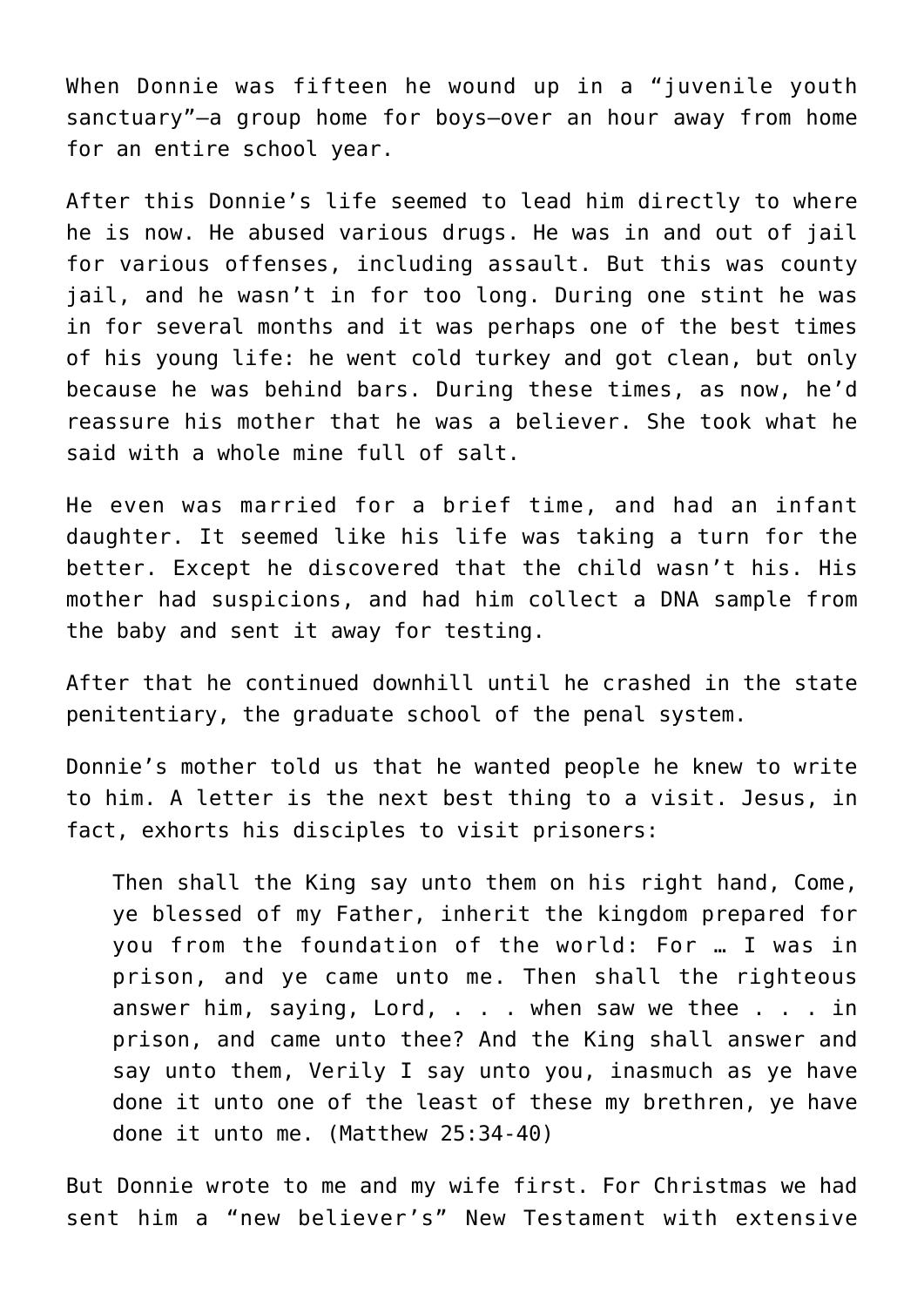commentary that we thought would help him. He sent us a twopage letter. It started with him thanking us and asking us how we were doing. It was handwritten, which is saying something for somebody his age.

So we owe him a letter, and I've been deputed to draft it.

But I'm at a loss about what to tell him. He already knows the most important thing I would say to him: to turn away from his sins and believe in Christ, which means to follow him—to obey him, to trust in him—and to read and study the Bible daily. But in order for him to become a true believer the Holy Spirit must enter his soul, as it does with all believers when they truly, honesty, unequivocally believe. After that he needs to join a good church, which he mentioned he plans on doing.

There are some troubling signs in Donnie's letter. He seems to exaggerate and inflate himself. "I have dreams of having multiple successful ideas/businesses. I would then in return help change lives … millions of lives! I don't know how. I don't know when." He says he's given his mother "kinda" an idea of what he wants to "put into play" when he's released. Of course his mother told us that he was just as vague with her.

I'd suggest to Donnie that he start slow and small. It sounds to me like he's trying to do an end run, to make up for lost time, which is understandable in a sense. But God will reveal his plan for Donnie's life bit by bit to him, but he must be patient and pray for wisdom and guidance. Decide what few things to do next and follow through on them. He has said he likes landscaping work. He likes the idea of starting a business. So perhaps he could get another job as a landscaper, but this time he'd attend work regularly, do his job faithfully, and learn from the owner about what it takes to start a landscaping business and keep it running. He could learn about grass and shrubs and all the ins and outs of the trade. It sounds much less sexy, but it's much more solid.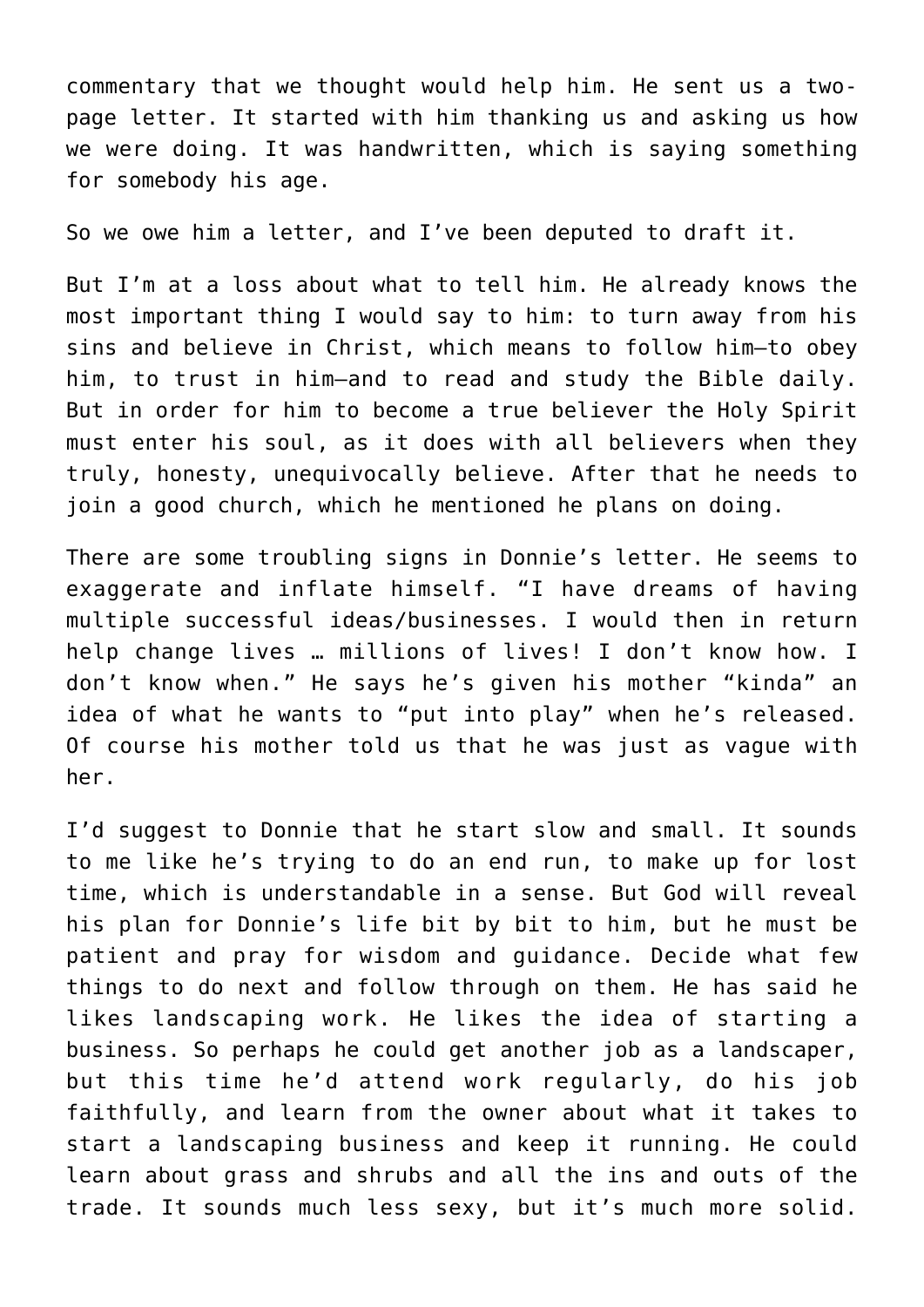Eddie Felson passionately points out in *The Hustler*, "*Anything* can be great. I don't care, bricklaying can be great, if a guy knows. If he knows what he's doing and why, and he can make it come off."

As Jesus illustrates in a famous parable, it's better to take a lower seat as a wedding guest and have the host come over to you and say, "Friend, go up higher: then shalt thou have worship in the presence of them that sit at meat with thee," than the other way around—"And he that bade thee . . . come and say to thee, Give this man place; and thou begin with shame to take the lowest room." One ends in humiliation and discouragement, the other in validation and encouragement.

Take the lower seat, do your work well, and have faith.

Likewise Donnie says the scriptures tell him that his dreams "are precious and unique, and they were given to me by God—'For I know the plans I have for you,' says the Lord. 'They are plans for good and not for disaster, to give you a future and a hope.'"

He's quoting Jeremiah 29:11, but unfortunately out of context. To be fair to Donnie, many believers make the same mistake—the verse appears on t-shirts, bumper stickers, etc. This prophecy applies to the ancient Israelites who were conquered by the Babylonians and taken to their country to live in captivity, and God, through Jeremiah, was comforting his people. They were being punished for their sins, and they were going to be in exile for seventy years. But God wanted them to know that he hadn't forsaken them (meaning Israel) and that he would eventually return them to their homeland, restore them as a nation and into his favor, after their chastening was complete. But it was an eternal promise and hope, not, for some of them, a temporal one. Not all of them would live long enough to be repatriated to a rebuilt Jerusalem.

This has nothing to do with God telling individual believers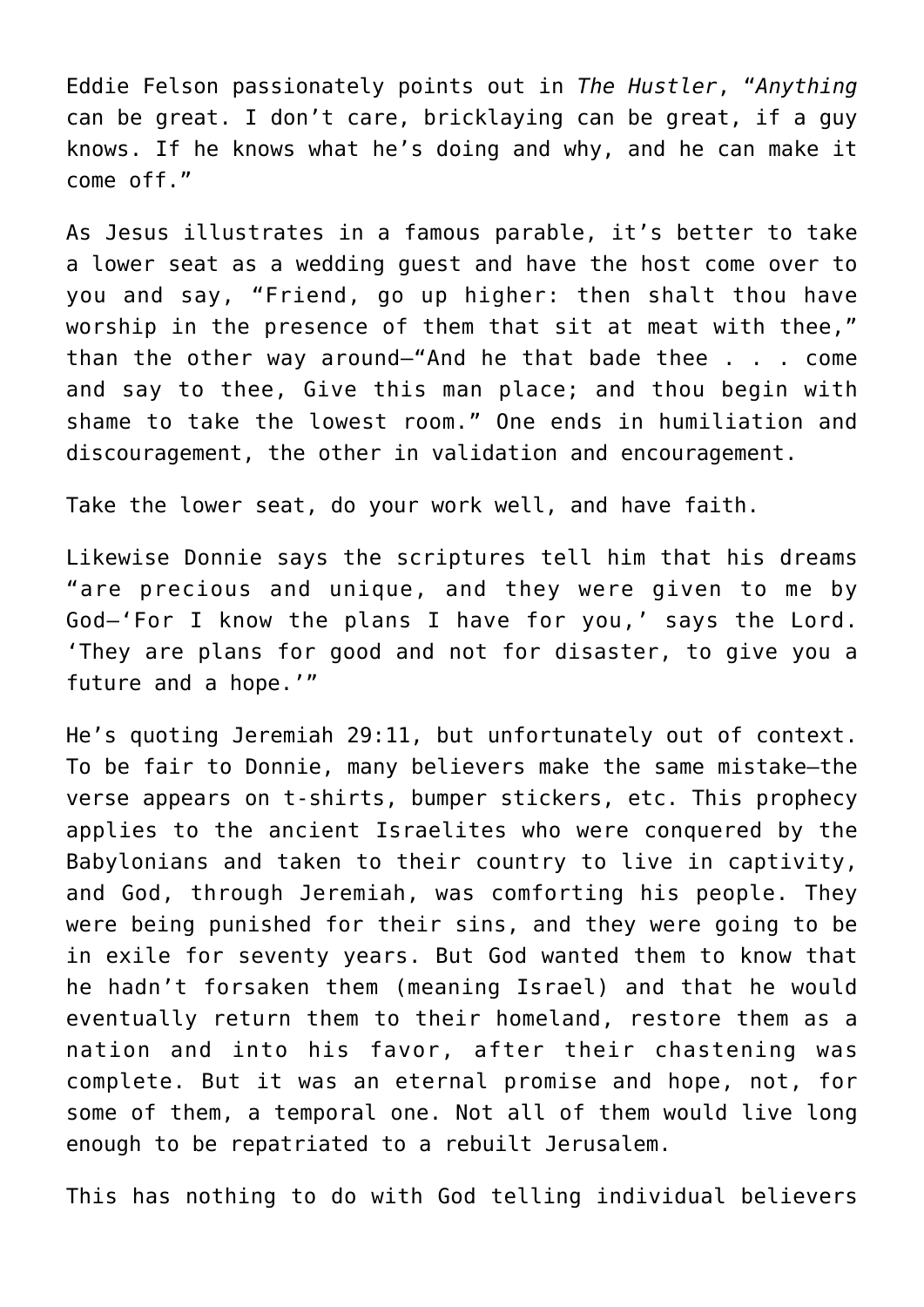that he has big plans for them. Of course God does have a destiny for each of us. As Jeremiah also says, God knew us before he created us and before we were in our mother's womb.

Coincidentally the pastor of the church that my wife and I recently started attending is a retired prison guard who used to work at Sing Sing ("I have scars," he says), and he addressed this very topic in one of his recent sermons. He was expounding Colossians, and Paul starts his letter out to the believers in Colosse by telling them, among other things, that if they "walk worthy of the lord" they will be "pleasing" to him and "fruitful" in his eyes. The screw-turned-pastor, who has Christian-themed tattoos on his right forearm and is a former drug addict, seemed to be talking in his Bronx accent directly to Donnie: "And if you think that God is in heaven—and I don't even know if you use these terms anymore but, he's your 'sugar daddy,' and just wants you to be *happy*, have this best life *now*. Guess what? Your pleasure and your glory is supreme, not God."

And this is exactly what Donnie seems to be doing. He's intelligent, in my judgment, but his reading skills need training. The Bible is a literary undertaking as well as a spiritual one, and while I don't mean literary in the erudite sense I do mean it in it's critical sense. This is where the Holy Spirit in each true believer acts as a teacher and guide. To his credit, Donnie earned a GED after dropping out of high school. But now he needs to become biblically literate, to not just memorize verses but to understand what they truly mean.

That's why I'd recommend that he develop a solid reading habit. He probably thinks he already has one. He's told his mother he's read the Left Behind series (loosely based on the end times as prophesied in the Bible) and one of Tim Dorsey's novels (à la Carl Hiaasen). To my taste they're schlocky and sophomoric, respectively. I don't think that so long as a person is reading any old book will do. I enjoy some genre fiction, but not indiscriminately. "A precondition for reading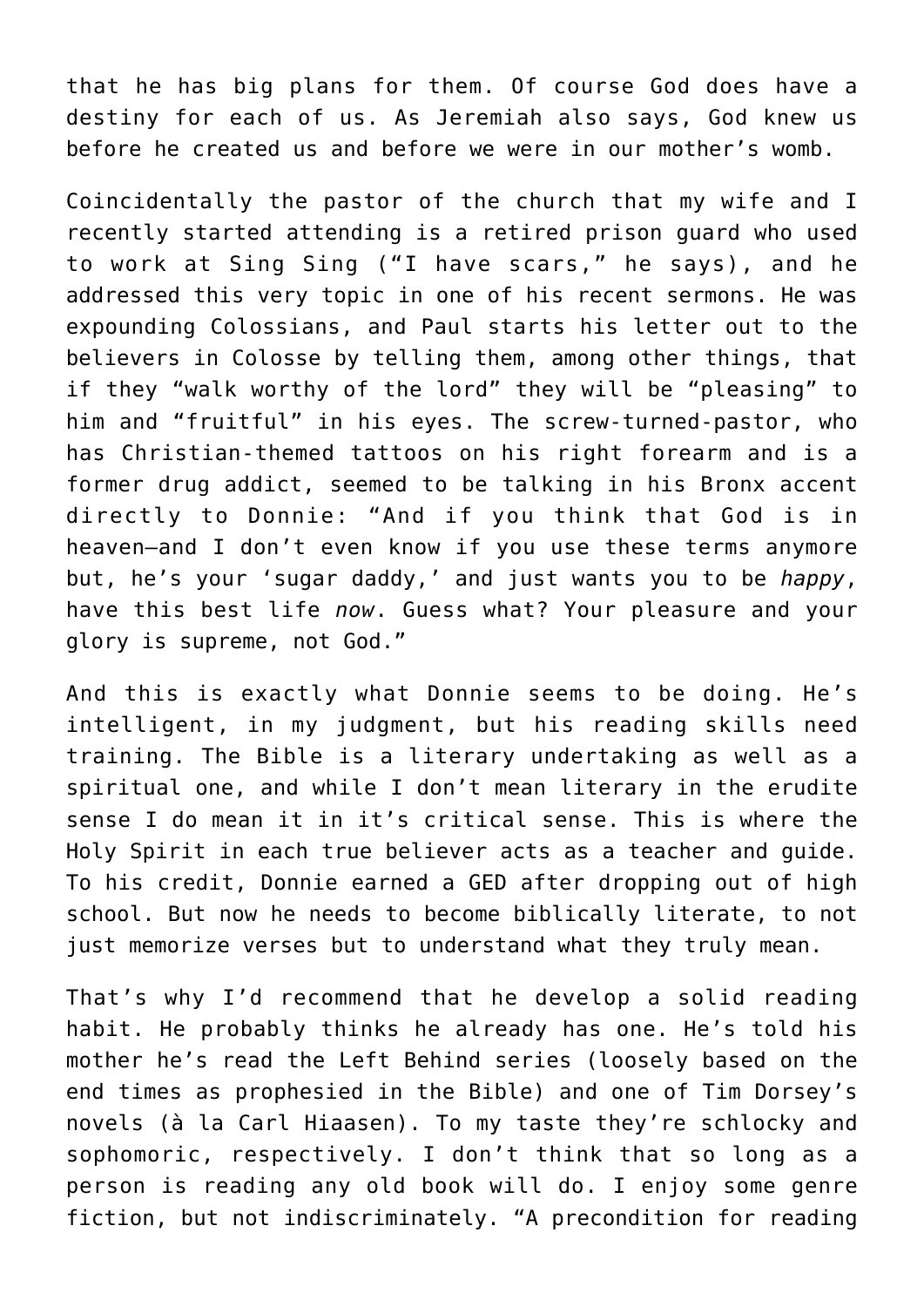good books," Schopenhauer said, "is not reading bad ones: for life is short."

If Donnie wants to read fiction with a biblical theme John Bunyan's *The Pilgrim's Progress* would be a lot better choice, in my view, than popular contemporary Christian fiction. It's so good that it's been [praised](https://www.theguardian.com/books/2013/sep/23/100-best-novels-pilgrims-progress) by prominent authors of all stripes believers and atheists alike. Samuel Johnson cited it as one of only three books he wished would never end. It's plainly written as well, and beautifully too. Donnie might be interested to know that Bunyan started writing it while he was in prison.

Donnie is also apparently interested in conspiracy books. There are some conspiracy theories that are more than mere theory; even Revelation declares that the Antichrist will set up a New World Order of sorts. But I think much of that line of study, at least of what's useful, quickly becomes repetitive. What may interest him because of this same curiosity and prove more fruitful, though not flawless, is history proper. He may find it much different than the loaded subject he was supposed to learn about in high school, now under the modern guise of social studies.

There's Edward Gibbon's six volumes of *The History of the Decline and Fall of the Roman Empire*. This would give Donnie a deeper sense of the world Christ was born into, lived in, and ultimately executed by. But he'll have to build up for that intellectual tournament. Much more accessible and equally interesting is the "The American Gibbon," Francis Parkman, who wrote the vibrant *France and England in North America* in seven volumes about the settling of this continent. It also reads plainly, and what's more, like an adventure novel.

He may also enjoy *The Autobiography of Benjamin Franklin*. Though an avowed unbeliever, Franklin has many intriguing things to say about the practical art of living and especially about business. Donnie may be interested to know that when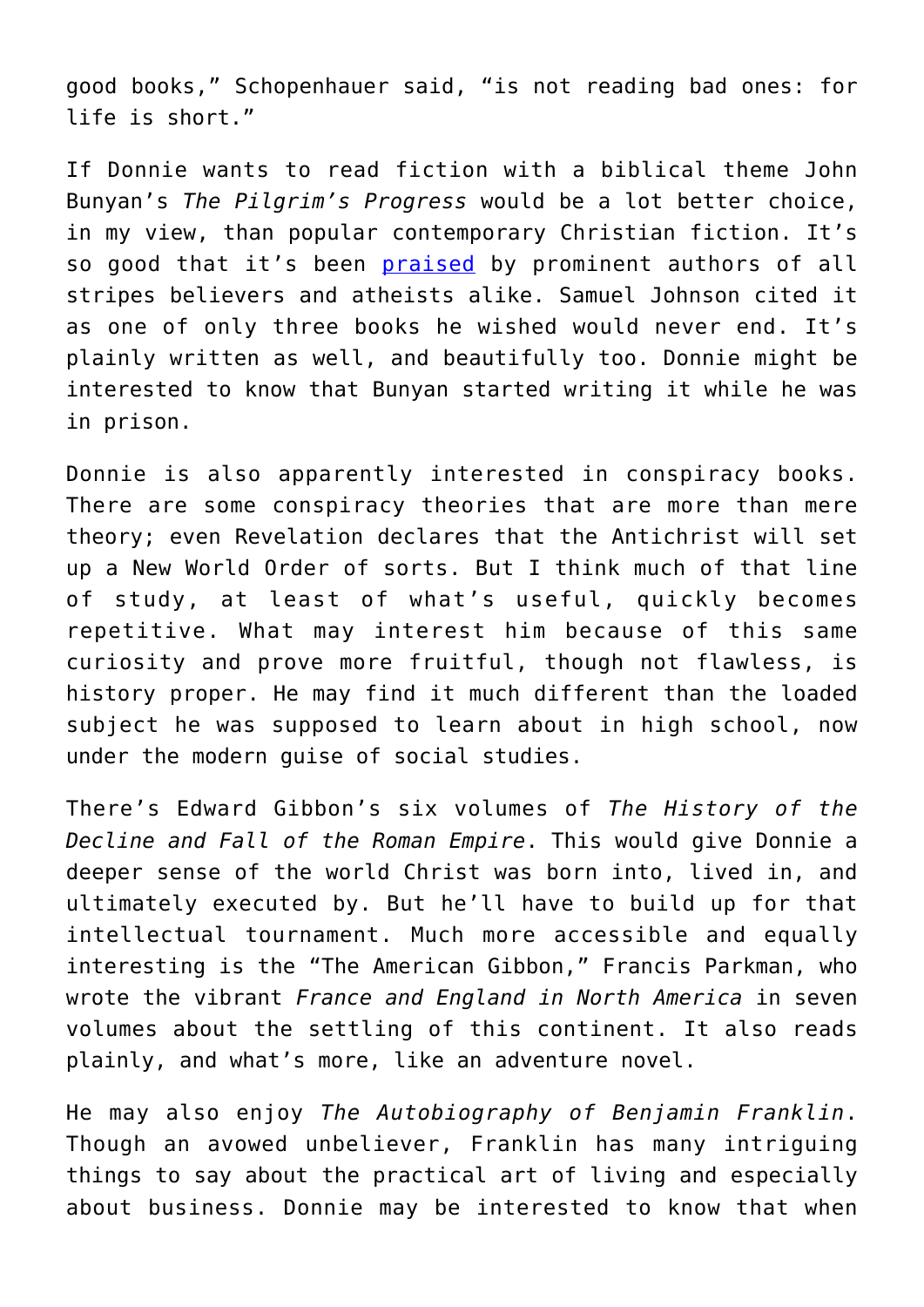Franklin was a young man he spent the first couple of hours of the day reading. He was also a pioneer of the now popular movement known as FIRE (financial independence, retire early), stepping away from his printing business in his early forties and living for as many years afterword working on inventions and diplomacy.

It's all well and good for me to recommend this book and that. But I know Donnie won't read something with profit unless it interests him. Somehow, I think, he must develop taste, which sounds lofty but may be simpler than it seems. Maybe it's like knowing the difference between junk food and real food.

I think of my own case with music. I grew up on classic rock. I had no interest in classical music, though in college I began to enjoy reading classic literature. My wife, however, played the violin when she was a schoolgirl and when we were in our early thirties, though she grew up listening to rock just like I did (though she was nowhere as steeped in it), she bought a CD of famous adagios by various composers. I gradually became attuned to it, and now I like a wide range of classical music.

At the end of his letter Donnie seems to come to his senses: "This isn't about me. It's about God's glory! Pray for my continued sobriety and protection. Pray that I don't lose sight again on what God is wanting me to do for his people."

From his and our lips to God's ears. Donnie's mother tells us that she hasn't heard from him, which she considers a good sign. Perhaps he reported the threat and was put back in solitary confinement. That's where he wrote us the letter from before. Maybe in a sense we've all been there before.

## **[Table of Contents](https://www.newenglishreview.org/)**